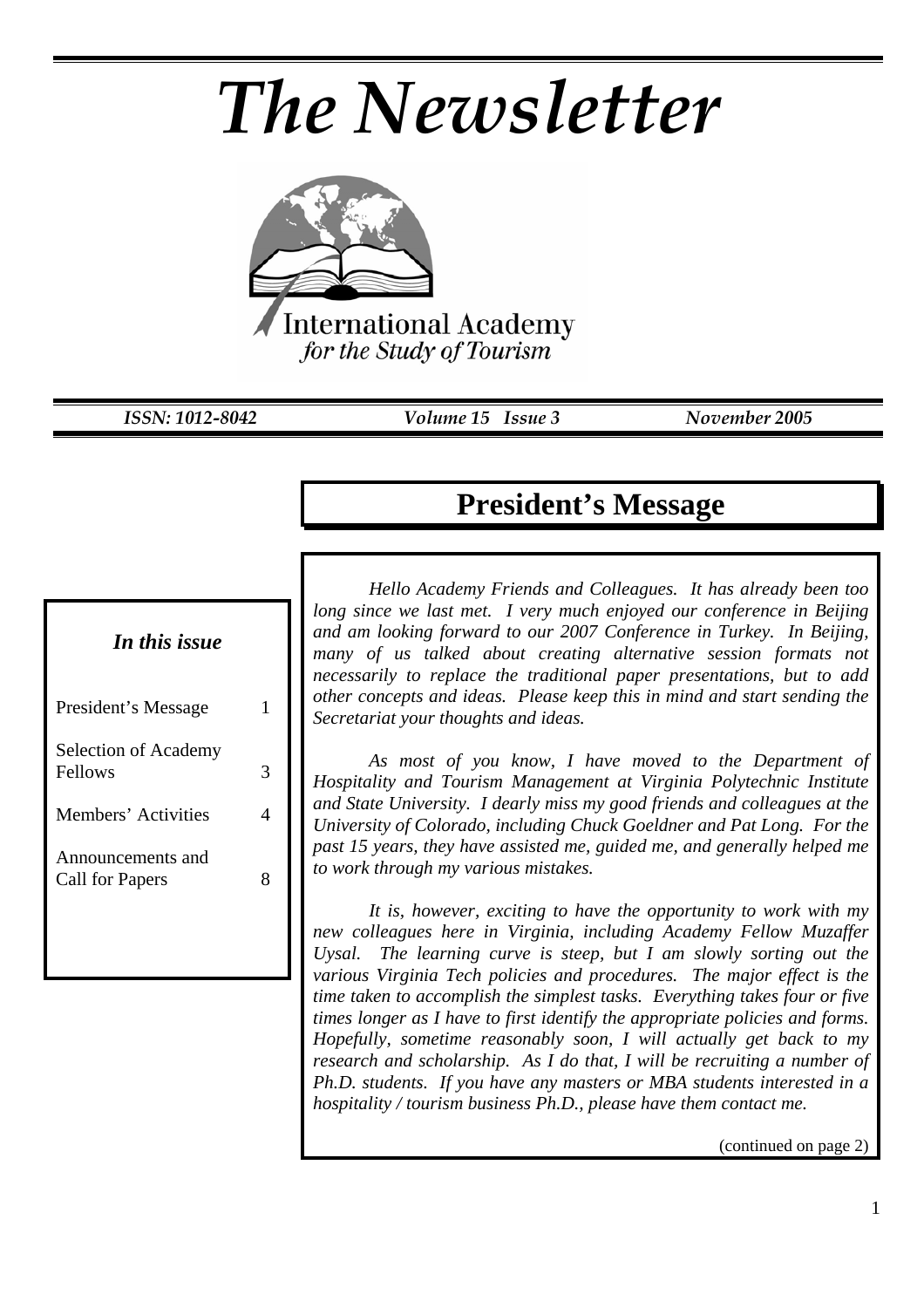# **President's Message**

*(continued from page 1)* 

*As I think about the Academy, I have a recurring question. How can the Academy better serve its membership? Clearly, the greatest Academy membership benefit is the resulting network of extraordinarily talented friends and colleagues. The opportunity to share research concepts, collaborate on research projects, and work together in editorial settings is the primary benefit. Our biennial conference and newsletter provide an additional benefit for communicating our current research and activities. Beyond those network and communication benefits, however, how should the Academy, within its limited budget, be helping and facilitating Fellow research and scholarship?* 

*Some thoughts have come to mind, many of which are probably already occurring. Most of my thoughts involve adding elements to our Academy website and newsletter. I would like to see both strengthened and more widely used. First, many of us work in institutions which grant Masters and Ph.D. graduate degrees. Recruiting the very best graduate students is a priority. I am proposing that we create a page on the Academy website and provide space within our Newsletter wherein Fellows can announce graduate student opportunities and positions.* 

*Second, through our various organizations and associations, many of us are involved in the development of scholarly conferences and management / executive education programs.* 

*I am proposing that we also have the place and opportunity to announce these conferences and programs within the Academy website and through our newsletter. As approved at our Macau biennial conference, we have a policy allowing Fellows to propose Academy sponsorship of conferences and programs. Can we further facilitate such activities?* 

*With both of these initiatives, we will be developing some guidelines and parameters and will communicate those when available.* 

*Third, would it be beneficial to create a tourism research university designation, along the lines of the WTO World Tourism Education Centers? Such designation could result in some clarification of viable tourism research centers for funding agencies, graduate students, media, and other groups seeking tourism research information. Further, it may be a tool that provides some support for university investments in tourism research and faculty.* 

*It is important that we continuously seek to strengthen and broaden the Academy and its membership benefits. I'd like your reactions to my thoughts and musings. Any additional concepts and ideas would be greatly appreciated. Now, its back to figuring out what form I need to use to process the paperwork to request more forms and policy manuals. Best wishes* 

*Rick Perdue*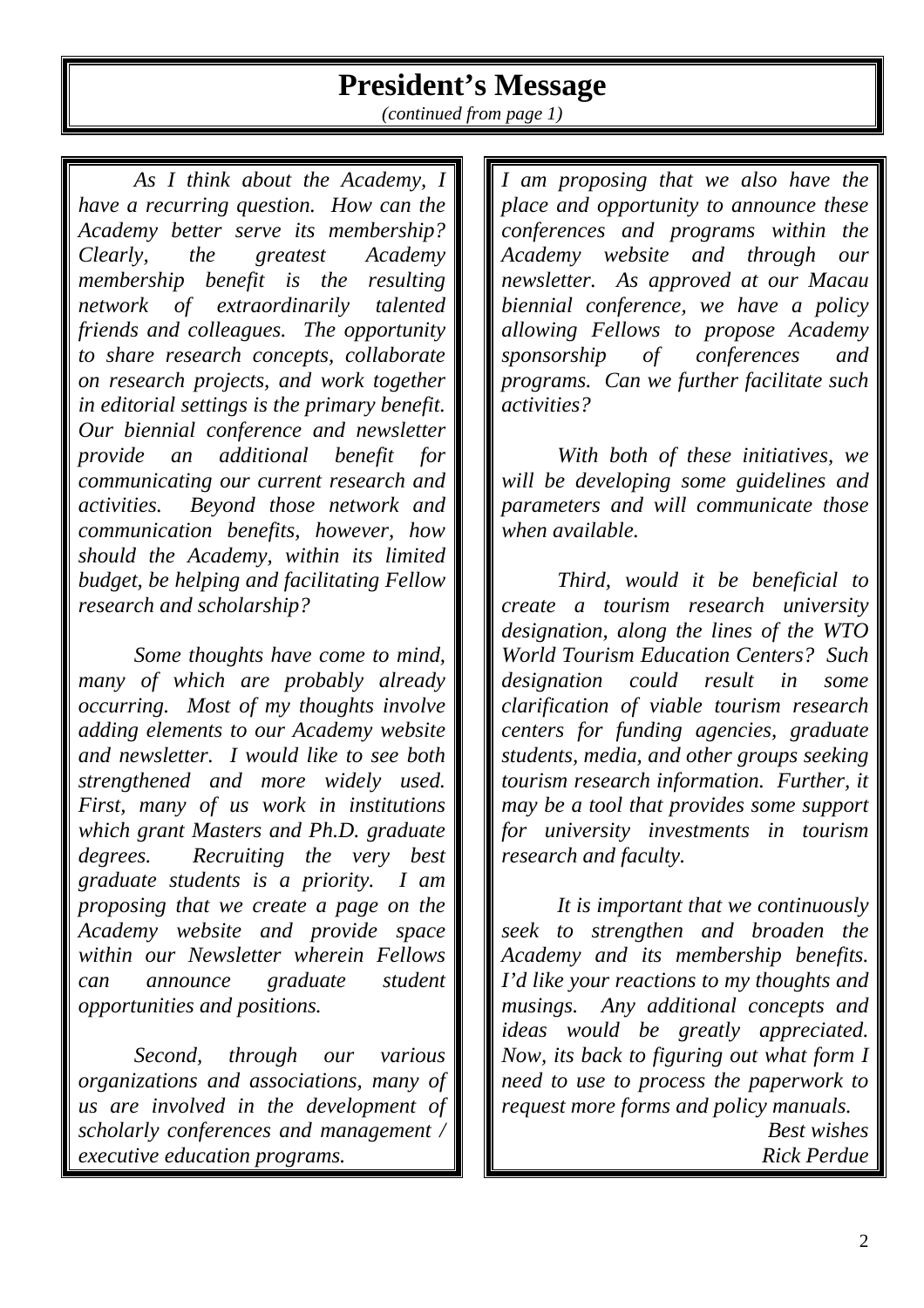## **SELECTION OF ACADEMY FELLOWS: SOME QUESTIONS AND CONCERNS**

#### *Dear Academy Fellows:*

*I recently received the following letter from Erik Cohen. I also have some misgivings about the selection process. I have seen some extraordinarily qualified nominees not be elected, while others with significantly less scholarly impact and influence were elected. While I have not questioned these outcomes, I think we should have a reasoned discussion of our nomination and selection process. If we evolve to the point where Fellows no longer submit nominations, we are doomed to extinction.* 

*Please let me know what you think.* 

*Rick Perdue* 

*Dear Rick,* 

*We have met briefly only twice and had never had a chance for a serious conversation. I nevertheless permit myself to write to you, as the President of the IAST, a personal letter to express my misgivings regarding the direction the Academy is taking. When we founded the Academy in 1986 it was intended that it would include the 72 leading academics in the various fields of tourism studies. After twenty years, I am sorry to express my grave doubts that the Academy indeed became such a body. I suspect that, rather than an association of the best people in the field, it is unwittingly becoming an association of the best friends. I want to stress that I do not wish to insinuate that this is the consequence of nepotism or improper dealings-- rather, it is the spontaneous, unintended result of the working of the selection and election process. Owing to the particular dynamics of the selection process, some of the best people in major disciplines have not been induced into the Academy. A good case in point are the disciplines of sociology and anthropology, which have significantly contributed to the formation of tourism studies. By my count, there are ten members from these disciplines in the Academy, all of whom were induced a long time ago. Five are emeriti, one about to retire (Dann), three approaching retirement (Aramberri, Graburn and Jafari; the tenth, Jules-Rossette never attended a meeting). None of the younger generation of researchers or theoreticians in both disciplines has been elected to the Academy. In a recent paper G. Dann has presented a table of "individuals who have made important theoretical contributions to sociology/anthropology of tourism," (Dann, Tourism Analysis 10/2005, p. 6) Of the seven people listed, only three are currently members of the Academy. One, D. MacCannell, resigned, Urry and Wang are not members, Bruner (whom I have sponsored) has been rejected.* 

*This imbalance seems to indicate a serious problem in selection procedures. I myself ceased sponsoring new members after the rejection of Bruner, who is to my mind, one of the two or three leading anthropologists of tourism (see his Culture on Tour, University of Chicago Press, 2005). As long as the selection process remains as it is, other leading people in the two fields may well suffer a similar fate. The Academy is moving from a body of academics with intellectual and theoretical concerns, to one of professionals, many in applied fields. It is losing its intellectual stimulus, as witnessed by the problematic quality of a good number of papers presented at its meetings. There is a need to change the current trend.* 

*I hence urge you, as the Academy's present leader, to initiate a serious discussion on the future of the Academy and on the ways out of its present predicament.* 

> *With best wishes for the holiday period and the New Year, Erik Cohen*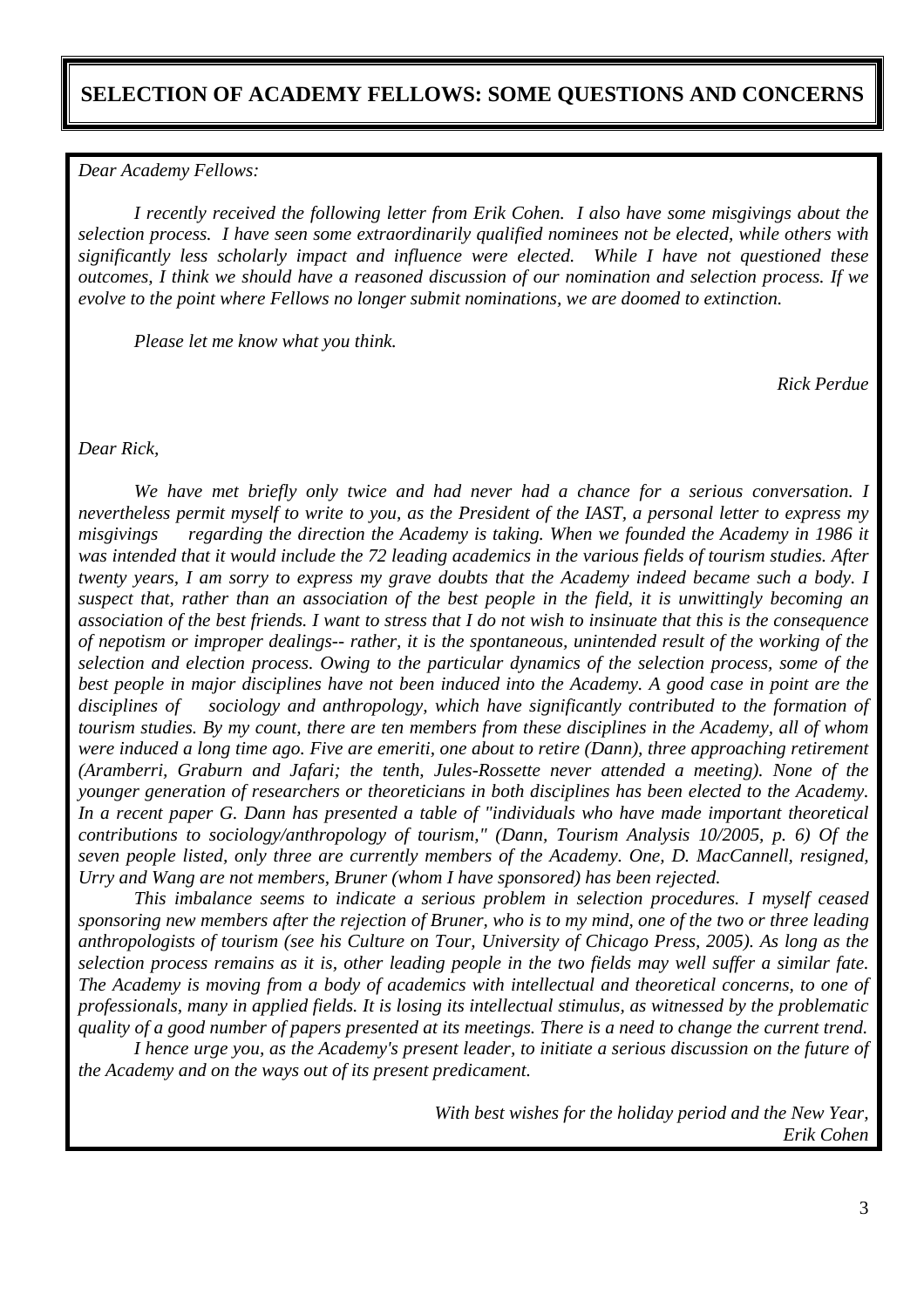# **Members' Activities**

*Tom Baum –* Tom's new book *Human Resource Management for Tourism, Hospitality and Leisure: An International Perspective* will be published by Thomson International in February 2006. The book aims to provide a reflective and, at times, controversial look at the management of people in our sector from a strongly international point of view. Tom has been appointed Visiting Professor in the University of Ulster and Honorary Professor in the University of Wales, his alma mater. The remit of both posts includes work with new and aspiring tourism/ hospitality researchers in order to support their entry into the published academy. He would welcome contact with other Fellows of the Academy who are working on specific approaches and strategies designed to encourage wider research participation among tourism/ hospitality colleagues.

*Dave Edgell Sr. –* East Carolina University's Institute for Tourism concluded a study this fall on "Sustainable Tourism as an Economic Development Strategy for the Waterways and Coastline of North Carolina" under the auspices of a North Carolina Sea Grant. Written by the Institute's director, Dr. David Edgell, Sr., the study focuses on the relational importance of sustainable tourism practices to economic development in thirteen of the state's Coastal Plain counties. It takes a concentrated look at the impact sustainable tourism practices have on *Dave Edgell Sr. –* local community development, environmental sustainability, and social fabric. The study discusses methods for measuring sustainable tourism, the significance of cultural tourism, and the implications of tourism congestion. It also introduces Dave's new "Sustainable Tourism Prescriptions for Success," and it cites an NC community which is thriving because of adherence to sustainable tourism practices. North Carolina Sea Grant receives funding from the National Sea Grant College Program of the National Oceanic and Atmospheric Administration in the U.S. Department of Commerce as well as the North Carolina General Assembly. For an electronic copy of the study, contact Maria Allen at ECU's Institute for Tourism via ecutourism@ecu.edu.

*Doug Frechtling* - Doug addressed the World Tourism Organization Conference on The Tourism Satellite Account: Understanding Tourism and Designing Strategies in Iguazu, Brazil on October 6, 2005. He summarized findings of the Conference in his address, *Using the TSA Conceptual Framework to Design Tourism Strategies in Research and Analysis*. The four-day conference was attended by 400 delegates from 80 nations. A CD-ROM of papers and addresses should be available from WTO in December.

(continued on page 5 )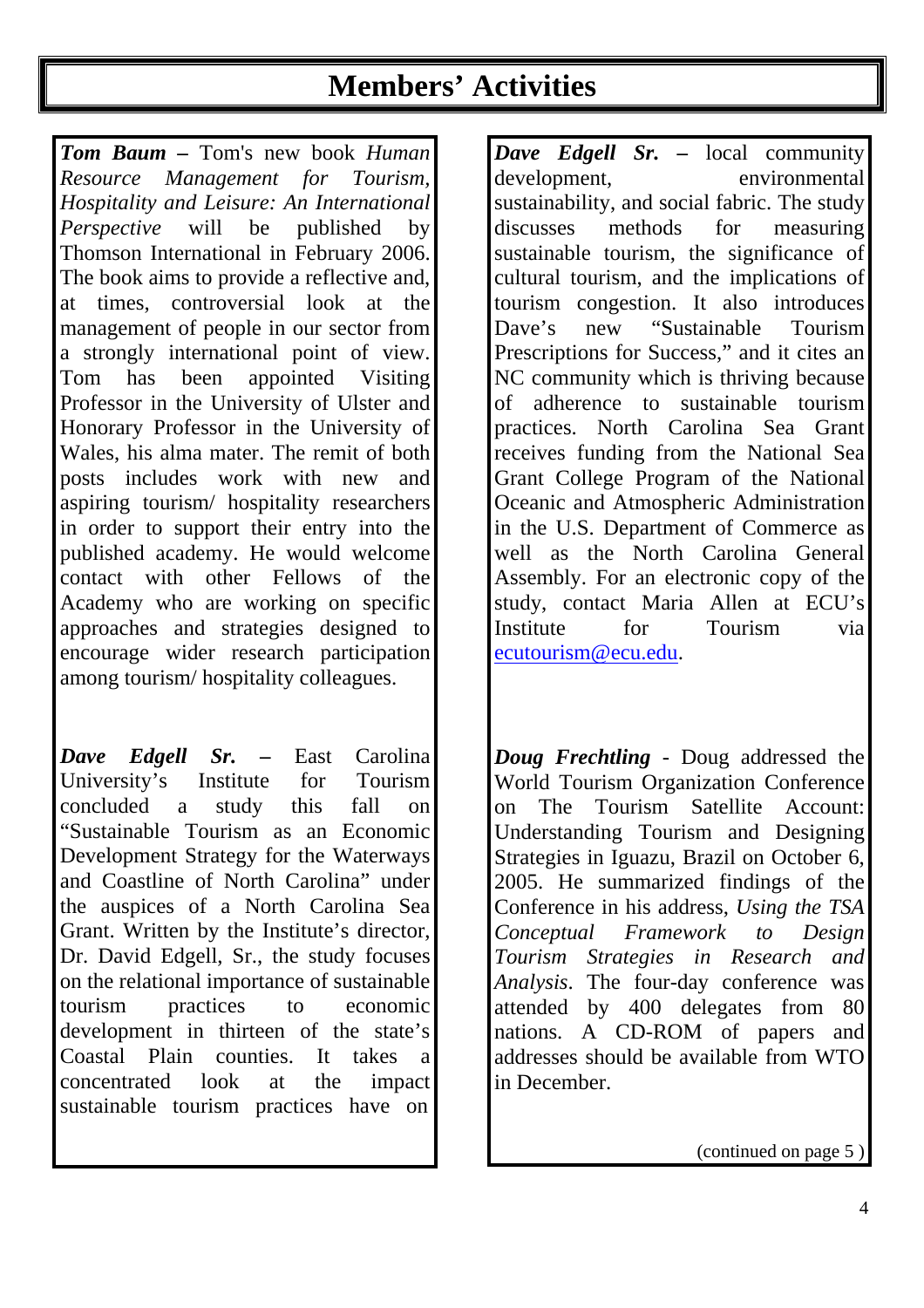# **Members' Activities**

(continued from page 4 )

*Don Getz -* Don was the invited keynote speaker at the annual Australian Event Educators Forum, held in Oct. 2005 in Adelaide. He provided an overview of the evolution of event management education, talked about trends and issues, and outlined the future of what he calls Event Studies. In recent years many event design and management courses, even degree programs, have emerged around the world, and especially in the UK, USA and Australia. Although it is logical to teach event management within related fields such as tourism and hospitality, the trend is towards standalone certificates and degrees. This raises the issue of providing a sound academic foundation for event management students. Event Studies is an emerging academic field focused on the universal and age-old phenomenon of planned events. At the core is the designed event experience, from multiple perspectives (i.e., participants, audience, sponsors) and the various meanings attached to planned events in all societies. Other key themes in Event Studies include the antecedents to attending events (motives; economic, social and cultural determinants), event planning and production, event outcomes and the impacted, and patterns and processes (i.e., the spatial and temporal dimensions).

*Don Getz -* The argument made by Don to attendees at this event educators' forum was that event design/management and event studies are complementary but different, and that elements of event studies must be integrated in certificate and degree programs. Eventually, institutions desiring to be leaders, and academics wanting to legitimise their concentration on events, will establish an Event Studies field in the same way that recreation gave rise to Leisure Studies. Don is currently working on a new book called *Event Studies: A Multidisciplinary Approach*, to be published in the Butterworth-Heinemann series on Event Management.

*Krzysztof Przeclawski –* Krzysztof got the title of Doctor Honoris Causa of the Academy of Physical Education in Cracow, Poland last September 14, 2005 for the activity concerning Sociology of Tourism. He published the book (in Polish, partly in English) - *Life means travel* Warsaw 2005 (Wyd.Ak. Zak). He also participated in the International Conference: Tourism in International Research held in Cracow on September 15-17, 2005 and published his paper- *My way to tourism*.

(continued on page 6 )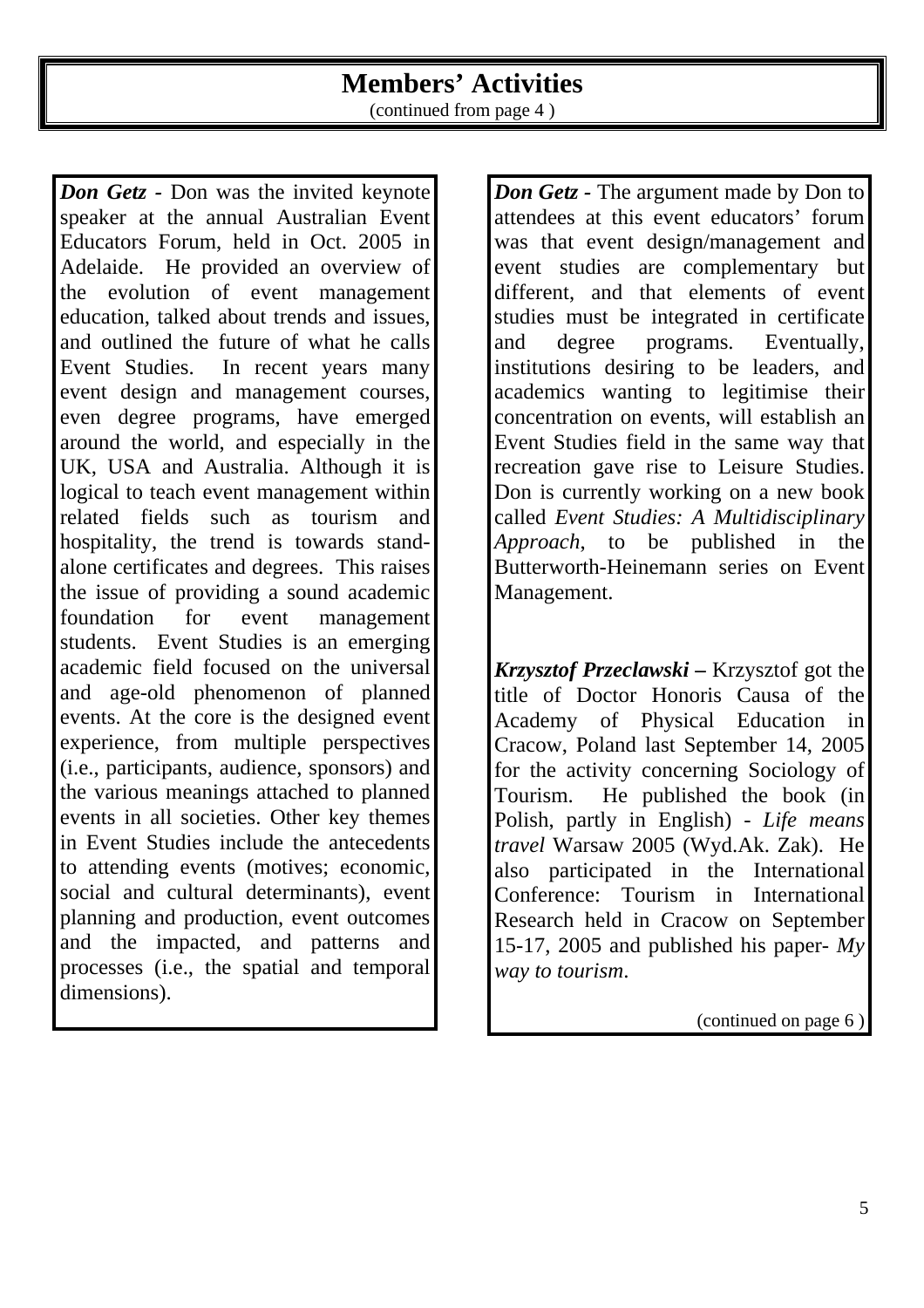# **Members' Activities**

(continued from page 5)

*Chris Ryan* – Chris has been visiting the United Kingdom where he gave a research methods workshop at the University of Wales Institute Cardiff at the centre of Tourism and Hospitality on behalf of Nigel Morgan and Annette Pritchard. After that he visited Oxford and held discussions with Elsevier, the publishers of the journal 'Tourism Management'. Fellows may well be aware that the journal has now moved to the Elsevier Submission system which certainly, in Chris' early experience, makes the life of an editor a little easier. Discussions with Elsevier ranged over a number of topics, including the potential for including anti-plagiarism software as part of the overall package - another sign of the times and how pressures to publish are bringing about undesirable side effects. Chris also met some former students, one of whom now lectures at Manchester Metropolitan University, where he also gave another presentation. On his return Chris stayed a few nights in Dubai, and wishes to convey his thanks to Kit Jenkins who gave him the name of various individuals to meet. He had a particularly awarding discussion at the Emirates Academy with Morag Stewart. Among his other activities was the arrangement of a seminar on battlefields as a tourist attraction which was held in his home town of Cambridge - New Zealand - as part of the town's Armistice Day celebrations. Professor Bruce Prideaux was the main speaker and joined Chris and his wife at the military themed evening dance. One of the side effects of

*Chris Ryan* – the Beijing conference was a chance discussion with Professor Huimin Gu of the host University. The two have now created a sample of 300 for a pilot study to be given as a conference paper at the 2006 APTA Conference on comparing itinerary planning by Chinese and New Zealand based respondents. They hope to follow this up with some further joint research.

*Stephen Smith* – Stephen and Evelyn Pantig (Senior Policy Advisor to the Secretary of the Philippines) presented a paper to the October WTO Conference (TSAs: Understanding Tourism and Designing Strategies) in Iguazu Falls, Brazil on "Tourism Statistics and International Trade Statistics: Challenges and Research Needs". Stephen also was a wrap-up speaker in the final session, addressing tourism statistical implications arising from global trade liberalization efforts. Stephen, along with a team of researchs from several Ontario, Canada universities and colleges, and DMOs produced the first strategy for culinary tourism for the Canadian Province of Ontario. The strategy was based on extensive interviews, original research, and industry consultations. It includes a definition of culinary tourism, a vision for what this sector could become in Ontario, a description of the supply chain for culinary tourism, opportunities and challenges, as well as a series of specific recommendations on issues ranging from restaurant accreditation schemes to research needs.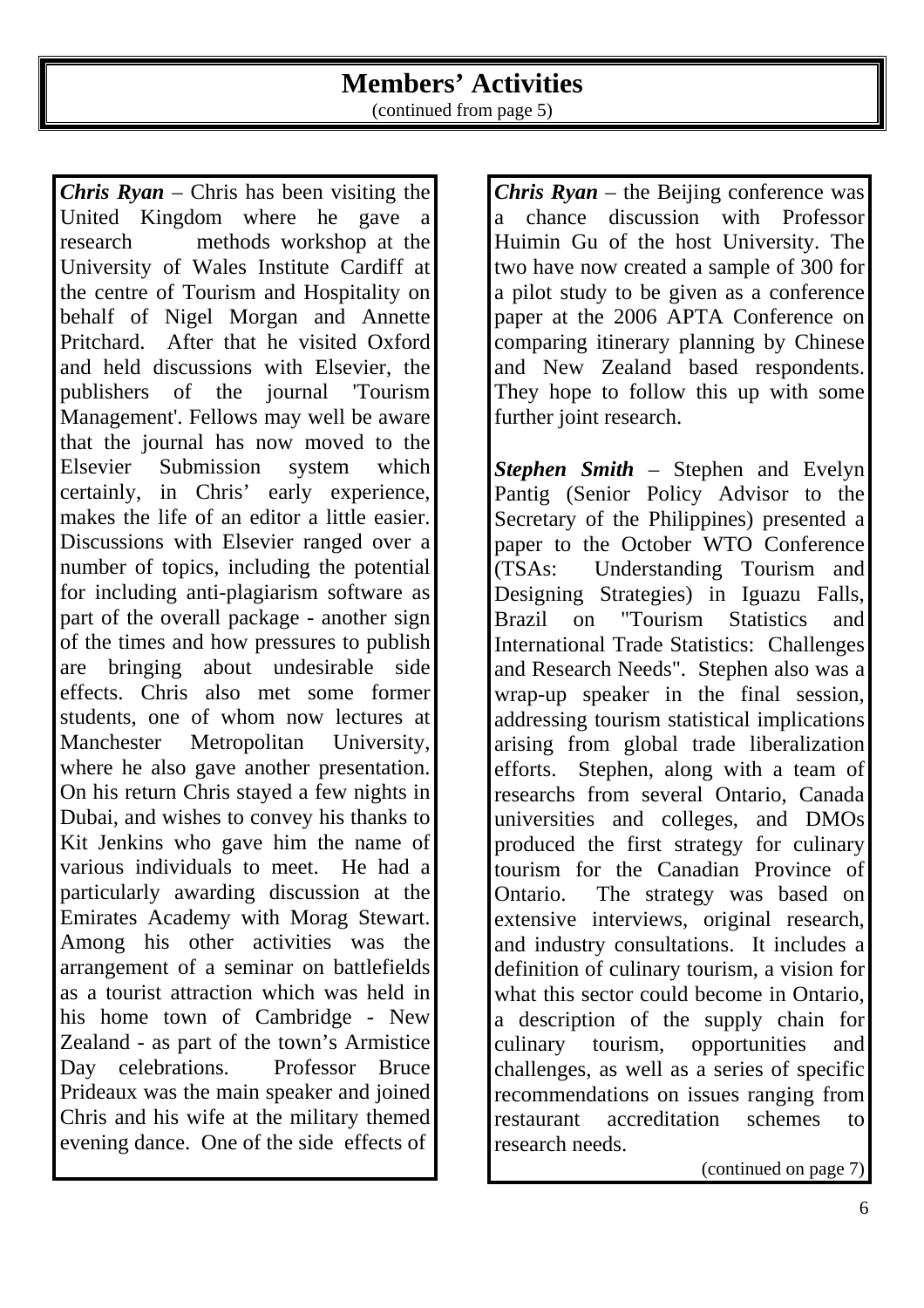## **Members' Activities**  (continued from page 6)

*Geoff Wall –* Geoff's new book coauthored with Alister Mathieson entitled *Tourism: Change, Impacts and Opportunities* will be published by Pearson (UK) (ISBN: 0-13-099400-6) before the end of 2005. This 400-page book is an updating and re-thinking of *Tourism: Economic, Physical and Social Impacts*  which will be retired after numerous printings. In 2005 to date, Geoff has published the following co-authored papers with his graduate students or former graduate students:

"Global heritage and local problems: some examples from Indonesia", *Current Issues in Tourism*, 7, 4/5, 2004, 436-9. Also published in D. Harrison and M. Hitchcock (eds), *The Politics of World Heritage: Negotiating Tourism and Conservation*, Multilingual Matters/Channel View Publications, Clevedon, 2005, 156-159**.**

 "Human resources development for tourism in China", *Annals of Tourism Research*, 32, 3, 2005, 689-710.

"Eco-museum conception and Chinese application: A case study in Miao villages, Suoga, Guizhou Province", *Resources and Environment in the Yangtze Basin*, 14, 2, 2005, 254-257.

 "Ecotourism and Community Development: The Case of Jianfengling National Forest Park, Hainan, China", *China Tourism Research*, 1, 1, 2005, 78-100

"Authenticating ethnic tourism: Li dancers' perspectives", *Asia Pacific Journal of Tourism Research*, 10, 1, 2005, 1-21.

"Sharing the benefits of tourism: a case study in Hainan, China", *Environments*, 33, 1, 41-59.

# *Geoff Wall –*

"The evolution of the climate change issue in the tourism sector" and "Climate change and tourism and recreation in North America", in M. Hall and J. Higham (eds), *Tourism, Recreation and Climate Change*, Channel View Press, Clevedon, 2005, 44-60 and 115-129.

 "Tourism employment issues in an island destination: The case of Hainan", in M. Waibel, T. Thimm and W. Kreisel, (eds), *Fragile Iselwelten: Tourismus, Indigene Bevolkerung und indigene Kulturen, kleine Inselokonomien*, Horlemann Verlag, Bad Honnef, 2005, 213-232.

*Allan Williams* – Allan is researching the unintended consequences for productivity of regulation and de-regulation. This is a collaborative project involving engineers and management experts, who are working on a range of case studies. Allan is focusing on air travel deregulation, and the unintended impacts on productivity at the level of the firm and the local economy, especially via changes in labour mobility, tourism markets, and production chains. He has also been invited to join the editorial board of *Annals of Tourism Research.*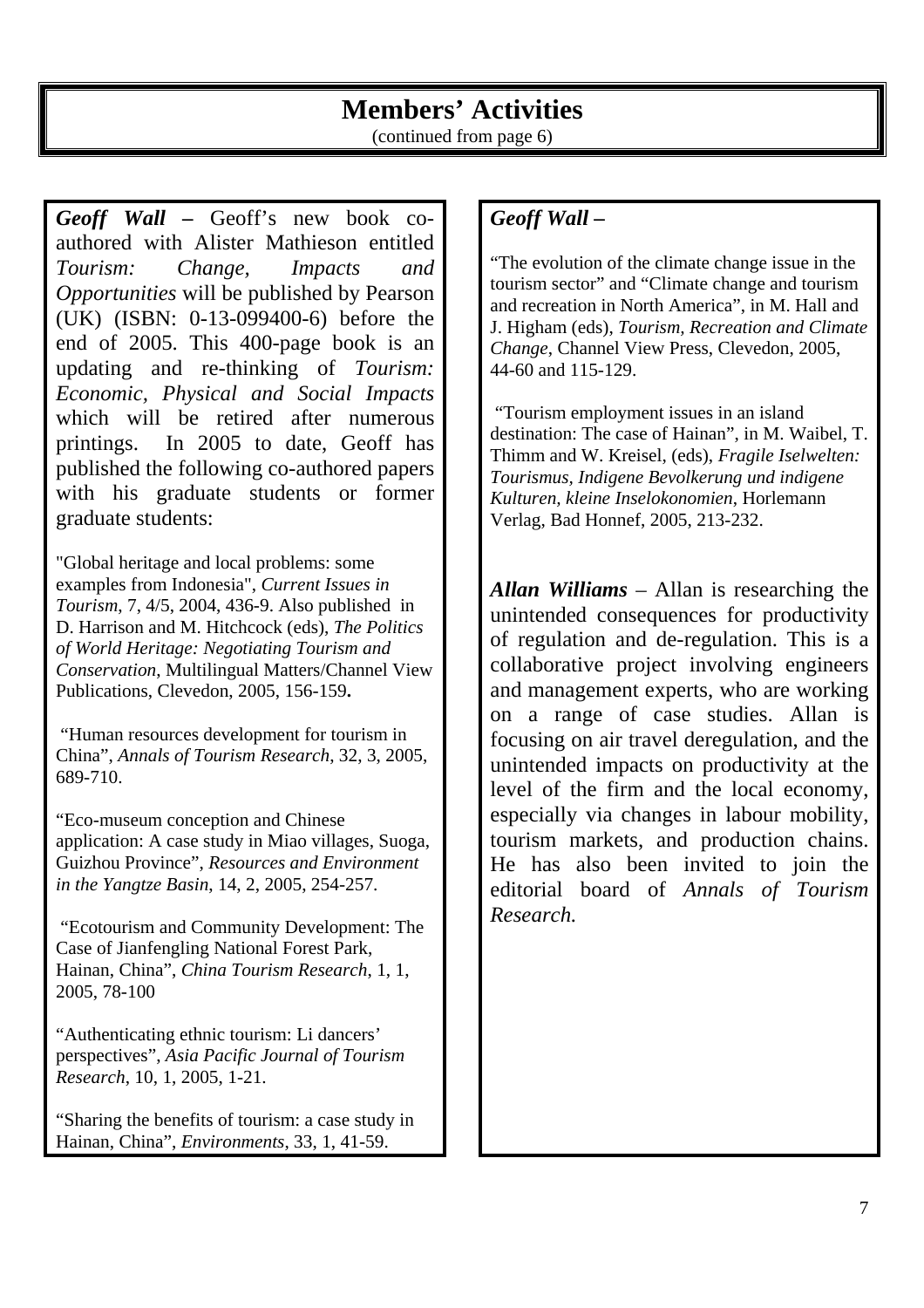# **FOURTH SYMPOSIUM OF CONSUMER PSYCHOLOGY OF LEISURE, TOURISM, AND HOSPITALITY RESEARCH**

The Fourth Symposium of Consumer Psychology of Leisure, Tourism, and Hospitality Research was held at HEC, Montreal, July 17-20, 2005; 55 papers were presented; a total of 68 leisure, tourism, and hospitality scholars participated. The Fourth Symposium of CPTHL witnessed the start of the International Society of Culture, Tourism, and Hospitality Research. The ISCTHR goals include further understanding, description, and prediction of culture and leisure as the relate to tourism and hospitality behavior. Rich Harrill, University of South Carolina (rharrill@gwm.sc.edu) was elected as the First President of the ISCTHR. Volume 1 of the new International Journal of Culture, Tourism, and Hospitality Research will appear in 2007, published by the Emerald Group. John Crotts, College of Charleston (crottsj@cofc.edu) is the Program Director for the upcoming Fifth Symposium of CPTHL scheduled to be held in June 2007.

Up until December 31, 2005, Charter (Founding) Membership in the ISCTHR is open to all scholars in the fields that relate to culture, leisure, tourism, and hospitality. Contact Rich Harrill for details.

Arch Woodside, Professor of Marketing Editor-in-Chief, *Journal of Business Research* Carroll School of Management, 450 Fulton Hall Boston College, 140 Commonwealth Avenue Chestnut Hill, MA 02467 Telephone: +1-617-552-3069  $Fax: +1-617-552-6677$ arch.woodside.1@bc.edu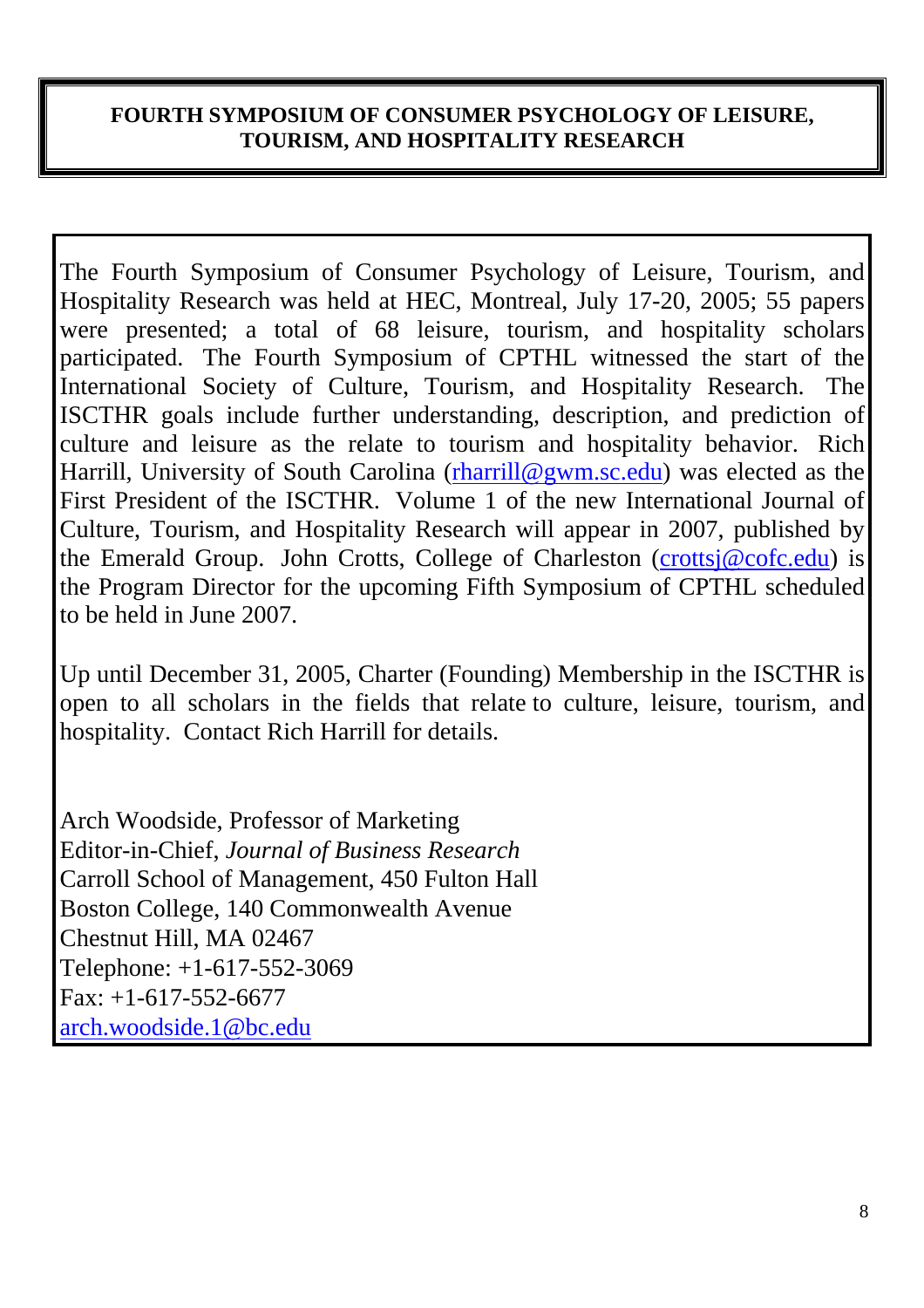## **INTERNATIONAL SOCIETY OF CULTURE, TOURISM, AND HOSPITALITY RESEARCH**

Academy Fellows are invited to become Charter (Founding) Member of the new:

#### *International Society of Culture, Tourism, and Hospitality Research*

The focus of the society is to broaden and deepen scientific and practical knowledge and theory of lived experiences that often include trade-offs among travel, leisure, work, family life, and additional dimensions of lifestyles. The society is the only behavioral science organization open to all researchers across the fields of consumer, lifestyle and quality of life, leisure, tourism, hospitality, and travel research. One major aim of the society is to examine unconscious decisions and trade-offs among family, work, leisure, travel, and biological requirements. The Institute for Tourism Research is the home of the International Society for Culture, Hospitality, and Tourism.

The *International Journal of Culture, Tourism, and Hospitality Research* is the major publication of the society, as four issues per year published annually by the Emerald Group. Submissions of manuscripts are invited in double space, 12-point type, and WORD document format as an electronic attachment. Manuscripts should be submitted to the Editor-in-Chief or to one of the two managing editors listed below.

Arch Woodside Professor of Marketing Editor-in-Chief, Journal of Business Research Carroll School of Management, 450 Fulton Hall Boston College, 140 Commonwealth Avenue Chestnut Hill, MA 02467 Telephone: (617) 552-3069 Fax: (617) 552-6677 Email: arch.woodside.1@bc.edu

John C. Crotts Associate Editor, domestic submissions Chair and Professor of Hospitality & Tourism Management Department School of Business & Economics College of Charleston 66 George Street Charleston, SC 29424-0001 Telephone: (843) 953-6916 Fax: (843) 953-5697 E-mail: crottsj@cofc.edu

Rich Harrill Associate Editor, international submissions Director, Institute for Tourism Research President, International Society for Culture, Tourism, and Hospitality Research University of South Carolina Columbia, SC 29208 Telephone: (803) 777-7682 Email: rharrill@gwm.sc.edu

#### **Invitation to Become a Founding Member (2004-2005)**

During 2003-2005, associate editors and editorial board members accepting the invitation to join the IJCTHR Editorial Board are invited to become one of the 100 Society Founding Members (the limit for Founding Memberships Status is 100 members). Founding members receive a permanent 40 percent discount of dues in the society over their lifetimes. Dues will be paid beginning in 2006. Regular member dues are 100 Euros; thus, Founding Member dues are 60 Euros in 2005 or 80 USD.

Dr. Rich Harrill, director of the Institute for Tourism Research, is the first President of the Society and associate editor of the journal, responsible for international submissions.

For 2006 dues and Founding Society Membership, please remit 80 USF or 60 Euros to Dr. Rich Harrill, Director, Institute for Tourism Research, University of South Carolina, Columbia, South Carolina 29208. After December 1, 2005, please remit 130 USD or 100 Euros for 2006 dues and Regular Society Membership.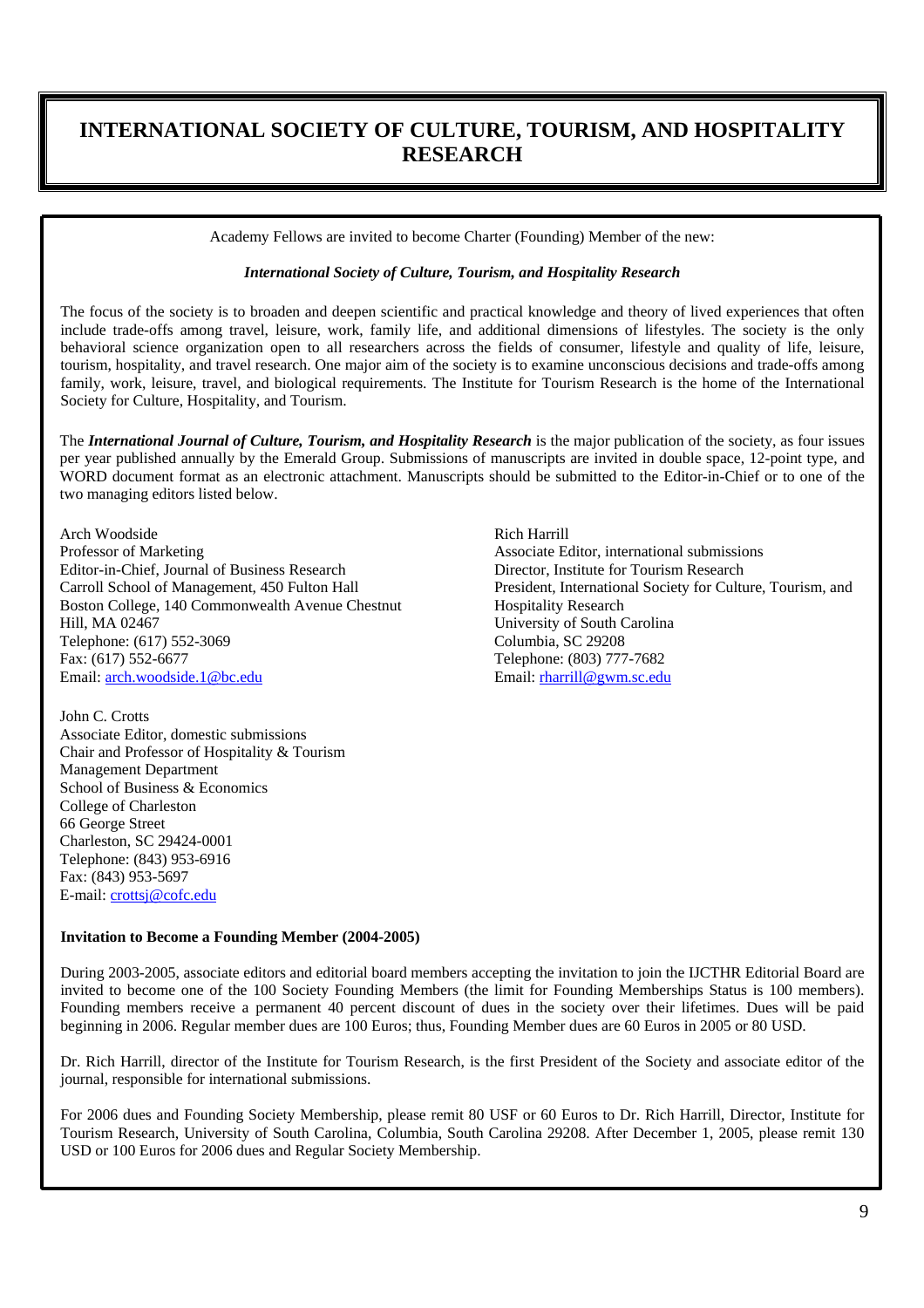## **UPCOMING SYMPOSIUM**

#### **5th Bi-Annual Symposium of Consumer Psychology of Tourism, Hospitality, and Leisure Theme: "Socio-Economic Drivers of Leisure-Tourism Destination" June 4-6, 2007 Charleston, South Carolina, USA**

Hosted by the College of Charleston, on June 4-6, 2007, the symposium will bring together tourism, hospitality, and leisure researchers from around the world to report, research, share ideas, and advance consumer psychology and consumer behavior theory in this important economic and social discipline. Consistent with the theme of Destination Marketing of the fifth Symposium, examining the key drivers of consumer consumption of tourism, hospitality, and leisure experiences requires an understanding of targeted consumers' tastes, preferences, motivations, and perception of value. The challenge of tourism destinations both large and small is to create, promote, and deliver experiences that are multi-dimensional in nature to globally diverse consumers in complex social, cultural, ecological, and political environments. The development and application of consumer psychology and consumer behavior theory to destination marketing presents interesting challenges and exciting opportunities for researchers and marketing practitioners.

## *Call for Papers*

Papers are sought that contribute to advancing theory, research methods, and useful practices of destination marketing. The fifth Bi-Annual CPTHL Symposium desires to include original research reports on the major drivers that influence consumer decision marketing.

The organizing committee requests that two-page abstracts be submitted by **January 5, 2007**, and/or a full paper (20-pages of text maximum with up to 10 additional pages of reference pages, exhibits, tables, figures, and appendices). Abstracts for the papers are to be double-spaced, 12-point Times New Roman, and submitted in Word.

Accepted papers for the CPTHL will be considered for publication in the International Journal of Culture, Tourism, and Hospitality Research published by Elsevier.

Organizing Chair:

John C. Crotts Associate Editor, domestic submissions Chair and Professor of Hospitality & Tourism Management Department School of Business & Economics College of Charleston 66 George Street Charleston, SC 29424-0001 Telephone: (843) 953-6916 Fax: (843) 953-5697 E-mail: crottsj@cofc.edu

Arch Woodside, Professor of Marketing Editor-in-Chief, *Journal of Business Research* Carroll School of Management, 450 Fulton Hall Boston College, 140 Commonwealth Avenue Chestnut Hill, MA 02467 Telephone: +1-617-552-3069  $Fax: +1-617-552-6677$ Email: arch.woodside.1@bc.edu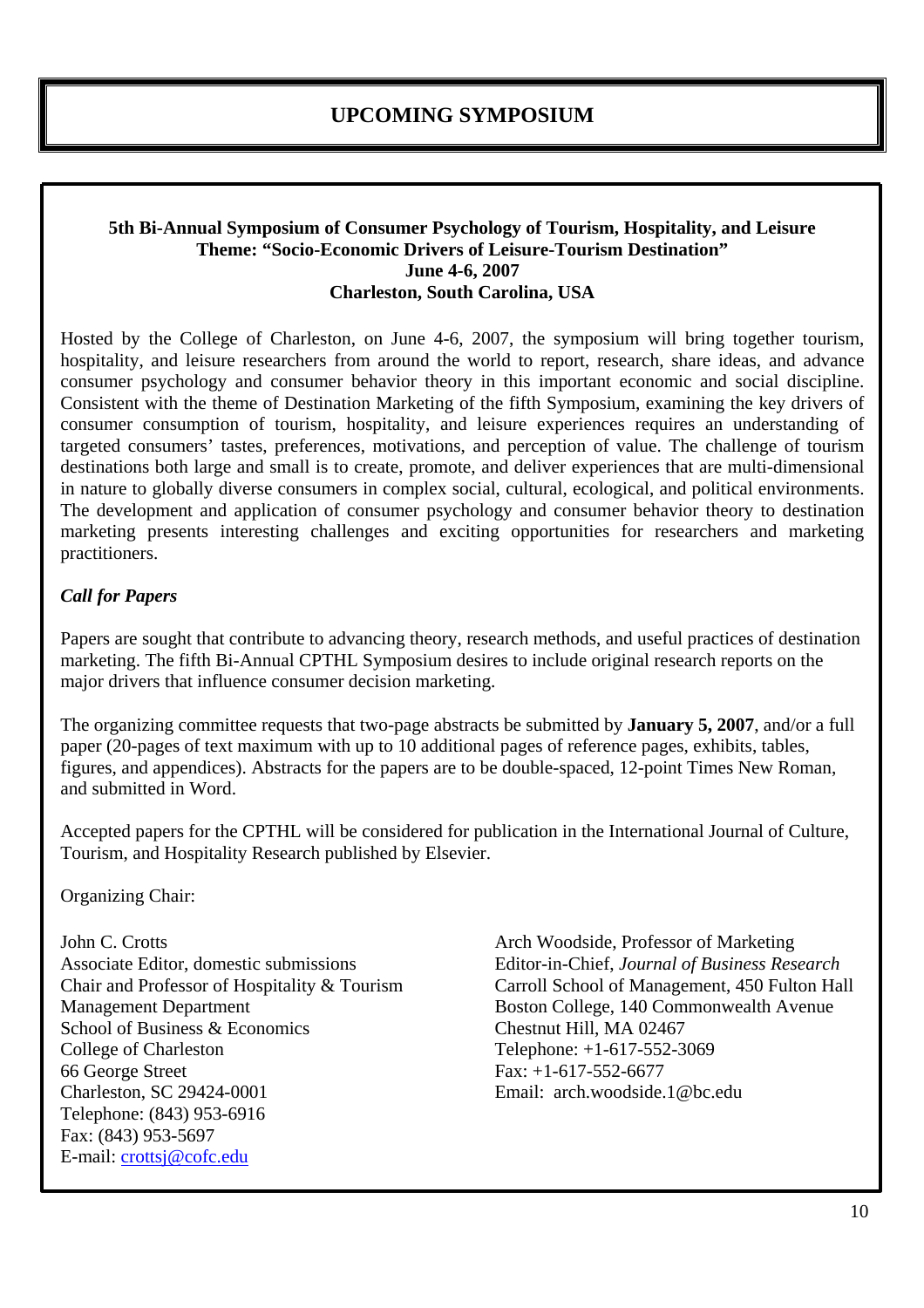#### **Conference Announcement & Call for Papers**



The Pacific Asia Travel Association is pleased to announce the 2006 PATA Education and Training Forum to take place on 22 April 2006, in conjunction with the 55<sup>th</sup> PATA Annual Conference in Pattaya, Thailand. The Forum venue is Royal Cliff Beach Hotel.

In recent years, the global tourism industry has witnessed remarkable growth in tourism activities and a corresponding increase in the emergence of tourism educational institutions throughout the Asia Pacific region. PATA foresees the need for increased cooperation and partnership between Asia Pacific tourism educators and the industry-at-large in order to build the region's human resource capacity and at the same time promote the sustainable development of the tourism industry. This one day Forum is meant to foster an open dialogue and exchange of ideas between practitioners and academia on critical success factors for travel and tourism, training and education in Asia Pacific.

#### **Call for Presentation Proposals**

Educators and industry practitioners are invited to submit proposals for presentation. All presenters are required to register for the Forum with full payment. In selecting the proposed topics for inclusion in the final program, preference will be given to proposals relating to any one of the following thematic areas:

- Advancements in Sustainable Tourism Practices
- Current industry developments and implications for education and HRD
- Curriculum and educational program design in hospitality schools
- Gaming industry development in Asia Pacific
- Good practices in education and training in hospitality and tourism field
- Innovations in teaching and learning
- Innovations in administration of educational programs in tourism
- Promoting education and industry collaborations and interface
- Work integrated education and student internships in hospitality and tourism
- Other topics related to training, education and HRD in hospitality and tourism

A two or three-page proposal in the format of an outline or abstract of the intended presentation should be submitted by email to the Chairman of the PATA Education Committee (email: hmkchon@polyu.edu.hk) before **15 February 2006**. Authors of accepted proposals will be asked to submit completed papers by **20 March 2006**.

Once the paper is accepted, at least one of the authors must register for and present the paper at the Forum.

#### **Publication Plan**

Final copies of accepted papers will be professionally published in CD with ISBN number prior to the Forum.

#### **Forum Secretariat**

The office of the PATA Education Committee Chairman will act as the Forum Secretariat on behalf of PATA Headquarters. For registration, submission of presentation proposals and other enquiries, please contact:

> Professor Kaye Chon Chairman of PATA Education Committee School of Hotel & Tourism Management The Hong Kong Polytechnic University Hung Hom, Kowloon Hong Kong Telephone: + 852-2766-6382 Email: hmkchon@polyu.edu.hk



#### **www.polyu.edu.hk/~htm/main\_confinfo.htm** 11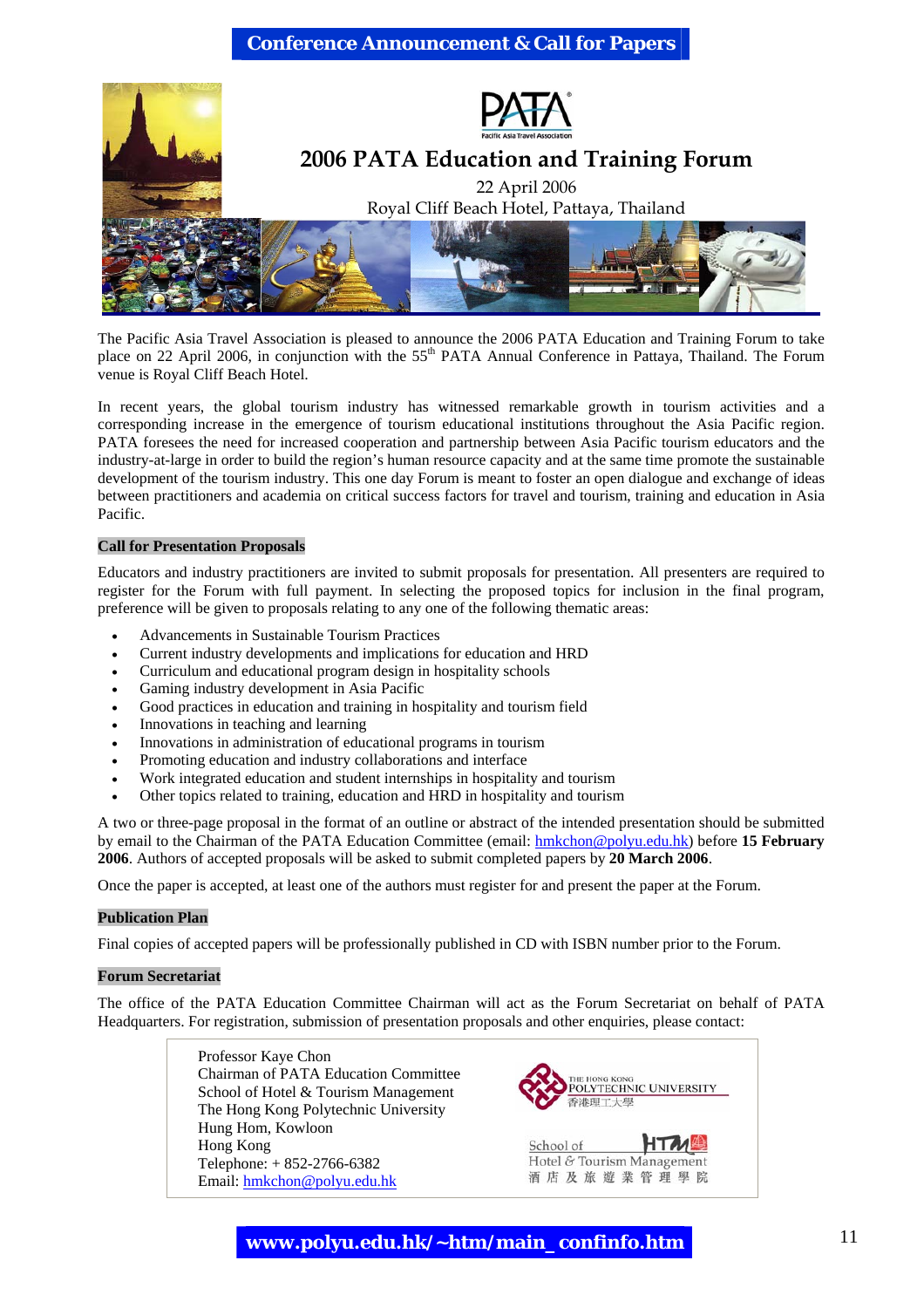



The 7th Biennial Conference on Tourism in Asia

**Tourism, Hospitality & Foodservice Industry in Asia: Development, Marketing & Sustainability 11-14 May 2006 Jeonju, Korea** 





#### Conference Announcement

Following the success of the six previous biennial conferences held in Vietnam, Thailand and Hong Kong, the 7th Biennial Conference on Tourism in Asia will be held in Jeonju, Korea, under the theme of "Tourism, Hospitality and Foodservice Industry in Asia: Development, Marketing and Sustainability" which is believed to reflect issues of dominant concern for hospitality, tourism and foodservice educators and industry practitioners in the region.

The aim of this conference is to provide international tourism, hospitality and foodservice community with an opportunity to learn about tourism, hospitality and foodservice industry education, development and management in Asia-Pacific. As such, the conference will provide educators, academicians, industry practitioners and researchers with an interdisciplinary forum for exchange of information pertaining to recent research in education and management in hospitality, tourism and foodservice. The Conference program will feature keynote speeches by industry leaders and educators as well as paper and poster presentations by both academics and industry practitioners alike.

#### **CALL FOR PAPERS**

The Conference will focus on a broad range of topics related to research in tourism/hospitality/foodservice. The Conference organizers invite papers, abstract and presentation proposals with relevance to tourism and hospitality/foodservice management in Asia-Pacific. Considering the three-pronged theme of the conference on "development, marketing and sustainability," a paper with any of the following or related subjects would be highly appropriate for presentation.

- Development of educational curriculum in tourism/hospitality/foodservice
- Cross-cultural studies in tourism/hospitality/foodservice
- Emerging issues in education and training
- Studies and case studies on tourism/hospitality/foodservice development in Asia or relevance to Asian context
- Studies related to marketing and promotion of tourism/hospitality/foodservice
- Studies related to tourism/hospitality/foodservice forecasting and economic aspects of industry
- Studies on social, cultural, economic and environmental impact of tourism/hospitality/foodservice
- Tourism/hospitality/foodservice and environmental sustainability
- Human resources development and educational issues in industry
- Financial models econometrics of tourism/hospitality/foodservice
- Operations of tourism and hospitality/foodservice businesses at both macro and micro levels
- Gaming and casino industry in Asia
- More topics can be found at http://www.polyu.edu.hk/htm/main\_confinfo.htm

#### **SUBMISSION GUIDELINES**

- Three-page abstracts (typed double-spaced) of proposed papers should be submitted for the final selection process. Indicate the author's name and affiliation only on the cover page of the abstract and they should not be indicated anywhere in the abstract. Submit abstracts to Conference Chairman (Professor Kaye Chon) by either electronic mail (hmkchon@polyu.edu.hk) or regular airmail.
- Deadline for submitting abstracts is **January 31, 2006**. Paper Review Committee will conduct a refereed screening of abstracts. Authors of accepted abstracts will be asked to submit completed papers before **April 3, 2006**.
- Once the paper is accepted, at least one of the authors must register for and present the paper at the Conference.

For more details regarding submission & registration, please visit http://www.polyu.edu.hk/~htm/main\_confinfo.htm

Organized by: Co-hosted by: